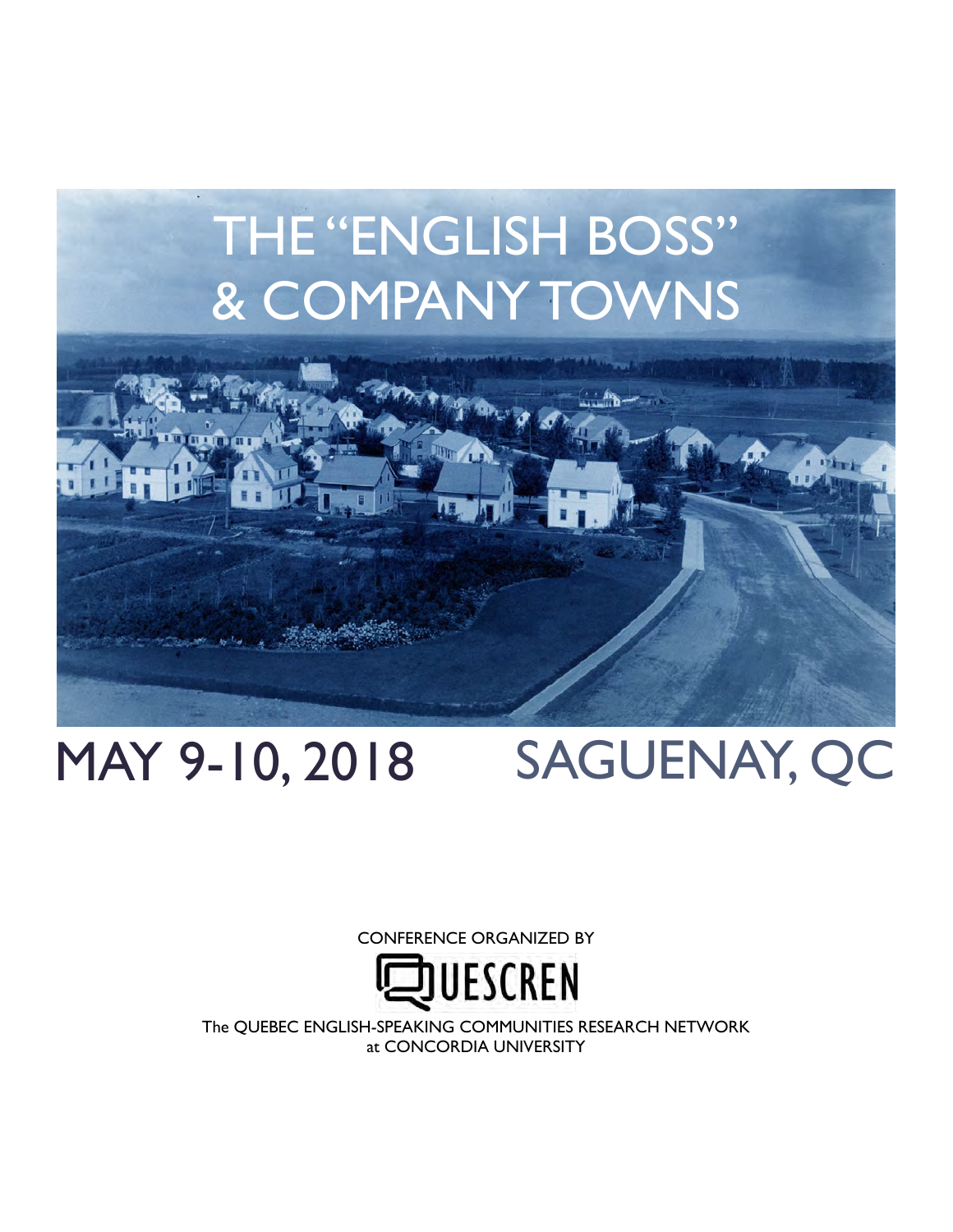# THE "ENGLISH BOSS" & COMPANY TOWNS

This multi-faceted conference involves several activities taking place in a range of interesting Saguenay venues. The activities will address questions related to the role of Quebec's Englishspeakers in the industrial economy. We will examine myths and realities surrounding Quebec's company towns, the present-day legacy of this heritage, how this heritage continues to shape ethno -linguistic relations in Quebec today, and current "on the ground" realities in former company towns.

#### **ORGANIZERS**

The Quebec English-speaking Communities Research Network (QUESCREN) at Concordia University is organizing this conference in partnership with the Quebec Community Groups Network (QCGN), the Quebec Anglophone Heritage Network (QAHN), and the support of a program committee.

Established in 2008, **QUESCREN** is a collaborative network of researchers, stakeholders, educational and other institutions that improves understanding of Quebec's English-speaking communities and promotes their vitality. QUESCREN provides opportunities to promote the understanding and vitality of Quebec's English-language minority communities through research, training, knowledge mobilization, networking and outreach.

Founded in 1995, the **QCGN** is a not-for-profit organization linking more than 50 English-language community organizations across Quebec. As a centre of evidence-based expertise and collective action, the QCGN identifies, explores and addresses strategic issues affecting the development and vitality of the English-speaking community of Quebec and encourages dialogue and collaboration among its member organizations, individuals, community groups, institutions and leaders.

Founded in 2000, **QAHN** is a non-profit, non-partisan province-wide organization engaged with its members in the preservation of the built, cultural and natural heritage of Quebec. QAHN aims to promote a greater understanding of the history of Quebec's English-speaking communities by informing, inspiring and connecting people through its activities.

#### The conference **Program Committee** members are:

- Patrick Donovan, Associate Coordinator, QUESCREN; PhD candidate, Université Laval
- Cheryl Gosselin, Professor, Sociology, Bishop's University
- Uzma Jamil, Ph.D., Research Officer, Dawson College
- Brian Lewis, Professor, Communications, Concordia University
- Terry Loucks, Arvida Ambassador, QAHN Director
- Lorraine O'Donnell, Coordinator-Researcher, QUESCREN, and Affiliate Assistant Professor, School of Community and Public Affairs, Concordia University
- Stephen Thompson, Director of Policy, Research & Public Affairs, Quebec Community Groups Network (QCGN)
- Paul Zanazanian, Assistant Professor, Integrated Studies in Education, McGill University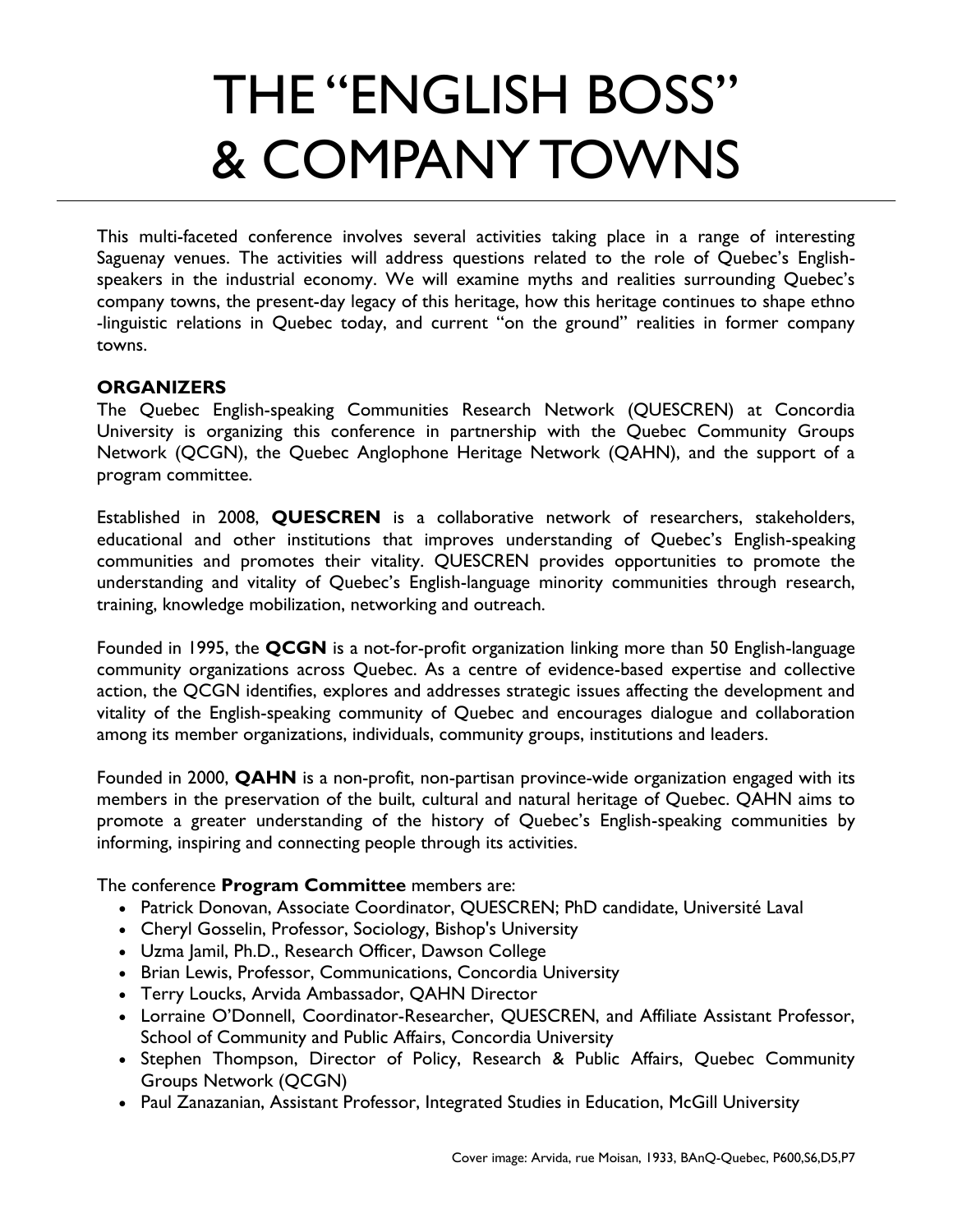#### *9:00 AM to NOON*

## **SYMPOSIUM 613 HELD AT THE ANNUAL ACFAS CONGRESS** (in French)

**LOCATION:** UQAC, Pavillon Alphonse Desjardins, Local H2-1090, Saguenay (Chicoutimi), QC **REGISTRATION:** Registration and Acfas badge required for entry. See **www.acfas.ca**

#### LE « BOSS ANGLAIS » ET LES VILLES DE COMPAGNIE : RÉALITÉS ET REPRÉSENTATIONS Présidence : Brian Lewis, *Co-directeur, QUESCREN*

| 9:00  | Mot de bienvenue                                                                                                                                                                       | Brian Lewis,<br>Co-directeur, QUESCREN                                    |  |
|-------|----------------------------------------------------------------------------------------------------------------------------------------------------------------------------------------|---------------------------------------------------------------------------|--|
| 9:15  | La propriété anglophone des employeurs au Québec :<br>mesure et évolution, 1961-2003                                                                                                   | <b>Francois Vaillancourt</b><br>Université de Montréal                    |  |
| 9:35  | Lorsque les patrons anglais se sont alliés avec les<br>patrons français : les associations commerciales et le<br>rapprochement interculturel dans le Québec de<br>l'entre-deux-guerres | <b>Robert Talbot</b><br>Commissariat aux langues officielles<br>du Canada |  |
| 9:55  | Arvida et Le Saguenay Country Club                                                                                                                                                     | Gilles L. Michaud<br>Ancien employé d'Alcan                               |  |
| 10:15 | Questions                                                                                                                                                                              |                                                                           |  |
| 10:30 | Pause                                                                                                                                                                                  |                                                                           |  |

#### LE « BOSS ANGLAIS » ET LES VILLES DE COMPAGNIE AU SAGUENAY-LAC-ST-JEAN

Présidence : Lorraine O'Donnell, *Coordonnatrice-chercheuse, QUESCREN*

| 10:45 | La compagnie Price au Saguenay-Lac-Saint-Jean : au<br>cœur de l'histoire forestière d'une région québécoise | Éric Tremblay<br>Université du Québec à Chicoutimi                |
|-------|-------------------------------------------------------------------------------------------------------------|-------------------------------------------------------------------|
| 11:05 | Robert Blair: un Écossais au Saguenay                                                                       | Louisa Blair<br>Chercheuse indépendante                           |
| 11:25 | Les villes industrielles « cachées » du SLSJ                                                                | Marie-claude Prémont<br>Ecole nationale d'administration publique |
| 11:45 | Questions                                                                                                   |                                                                   |
| 12:00 | Dîner (libre)                                                                                               |                                                                   |

*1:30 PM to 4:00 PM* 

### **BUS TOUR OF THE ENGLISH-SPEAKING COMMUNITIES OF ARVIDA AND KÉNOGAMI, PAST AND PRESENT** (Bilingual)

**START/END:** UQAC, in front of Pavillon Alphonse Desjardins, Saguenay (Chicoutimi), QC **REGISTRATION:** Free activity, limited seating, register at **englishboss.eventbrite.ca**

#### *6:00 PM to 9:00 PM*  **GROUP DINNER**

**LOCATION**: Restaurant Inter at 460 rue Racine Est, Saguenay (Chicoutimi), QC REGISTRATION: Participants pay dinner. Email Terry Loucks at [terryloucks12@gmail.com t](mailto:terryloucks12@gmail.com)o join us